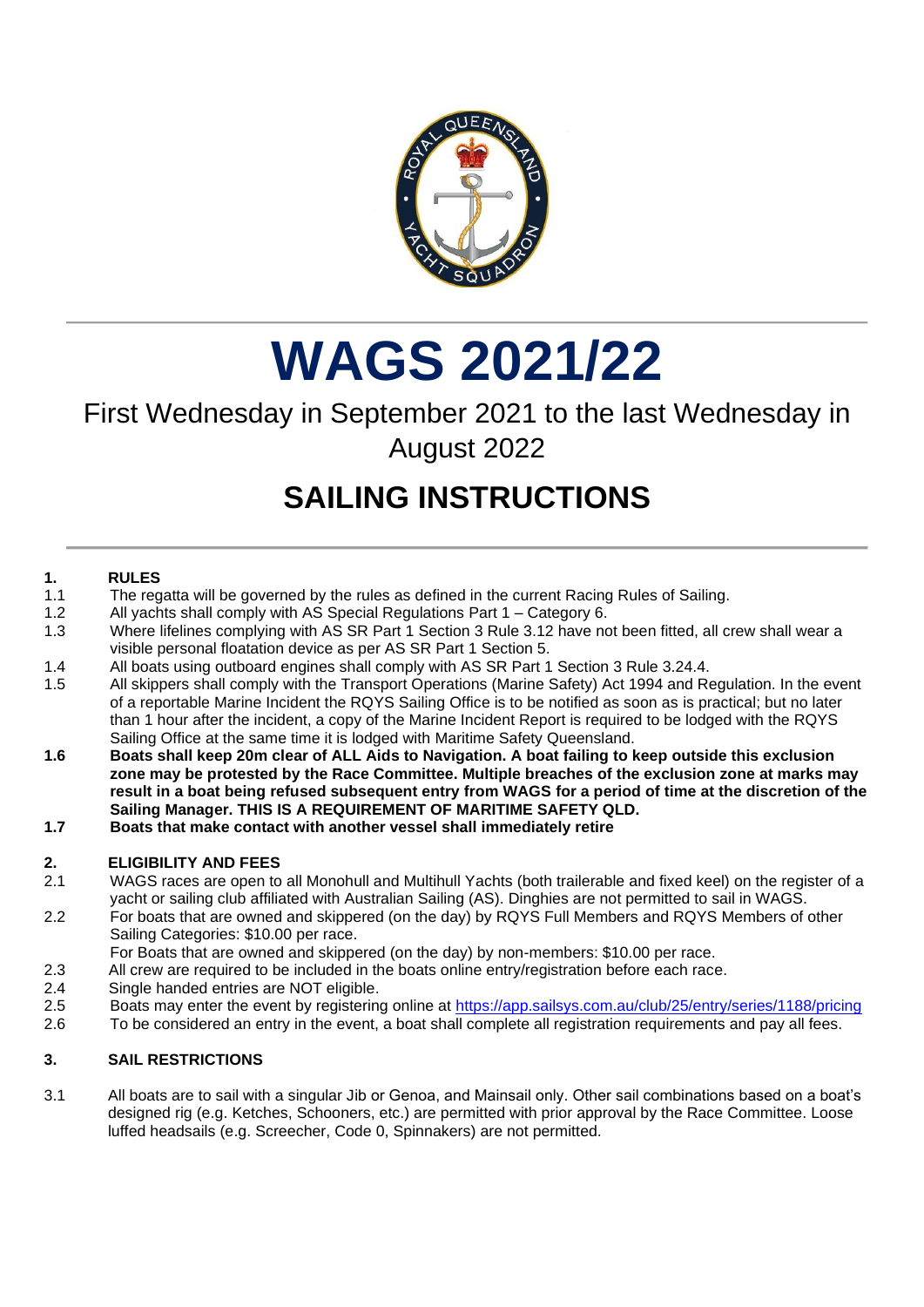#### **4. SCHEDULE OF RACES**

| <b>DAY</b>                                                   | <b>EVENT</b>                                                                                                                                                 | <b>TIME</b>                 |
|--------------------------------------------------------------|--------------------------------------------------------------------------------------------------------------------------------------------------------------|-----------------------------|
| Each Wednesday<br>at the discretion of the Race<br>Committee | Boat Registration at WAGS table in RQ Bar or online<br>via SailSys<br>(Crew still need to be registered before every race,<br>online on SailSys "Crew List") | Between 1100 and 1225hrs    |
|                                                              | Handicaps (Start Times) Announced                                                                                                                            | 1225hrs                     |
|                                                              | Racing                                                                                                                                                       | As per allocated start time |
|                                                              | Presentation in RQ Bar                                                                                                                                       | 1700 hrs on the day of race |
| <b>WAGS SPECIAL EVENTS</b>                                   |                                                                                                                                                              |                             |
| 17 November 2021                                             | Ross Jullyan Memorial Trophy WAGS                                                                                                                            |                             |
| 22 December 2021                                             | Christmas WAGS                                                                                                                                               |                             |
| 10 August 2022                                               | Peter Beard Memorial Trophy WAGS -- Ekka Wednesday                                                                                                           |                             |

#### **5. RACING AREA**

All races will be conducted on Waterloo and Moreton Bays West, East, and South of Green Island.

#### **6. THE COURSES**

- 6.1 All courses start and finish as per SI 8.4 and 9.1.
- 6.2 The courses to be sailed will be as per the course descriptions at the end of these Sailing Instructions.
- 6.3 The course flag confirming the course to be sailed will be flown from the start boat. In the event that the start boat is not on station, competitors shall monitor Channel VHF 72 for course information.
- 6.4 Courses may be shortend as per RRS 32.
- 6.5 Where a course is to be in the "Reversed" version, the Start Boat Shall display the flag for that course followed by the "R" Code flag.

#### **7. MARKS**

- 7.1 All marks are Navigation Marks When a navigation mark is nominated as a mark of a course it shall be left in the manner described in the course booklet, otherwise all navigation marks shall be observed in the correct manner.
- 7.2 Where a navigation mark is to be rounded due consideration to the weather conditions including tidal effect shall be given.
- 7.3 The Race Committee emphasize SI 1.6 regarding Navigational Marks.
- 7.4 Where the start boat displays either a Red or Green flag, vessels shall observe a "Clearance Mark" which shall be located on the leg of the start boat to the first mark. All vessels shall leave this mark to the side indicated by the flag flying. E.g. if a Red flag is flying, vessels shall leave this mark to Port.

#### **8. THE START**

- 8.1 Races will be started as follows:
- 8.1.1 Boats shall start no earlier than their allocated start time. All times are in Brisbane EST time. Syncing of your clock is recommended at<http://www.timeanddate.com/worldclock/fullscreen.html?n=47>
- 8.1.2 The Race Officer (starter) will *usually* raise a start bat 10 seconds prior to the minute and lower the start bat on the minute.
- 8.1.3 A sound signal will be given to any yacht starting early and therefore they are required to restart, This changes RRS 26.
- 8.2 All boats shall keep clear of the start line and not cross in either direction prior to their designated start time.
- 8.3 A boat re-starting because of OCS shall return and re-enter the course via the rounding of the pin or start boat and keep clear of all starting boats. NO DIPPING.
- 8.4 The starting line will be between a staff displaying an orange flag on the start boat at the starboard end and an orange buoy at the port end approximately 300m to 800m from the outer Manly Harbour Leads.
- 8.5 In the case where the start boat is not on station, the start line shall be an extension of the Eastern Port and Starboard Lateral Beacons to the south and within 100m. In these circumstances boats are required to start at their allocated starting time.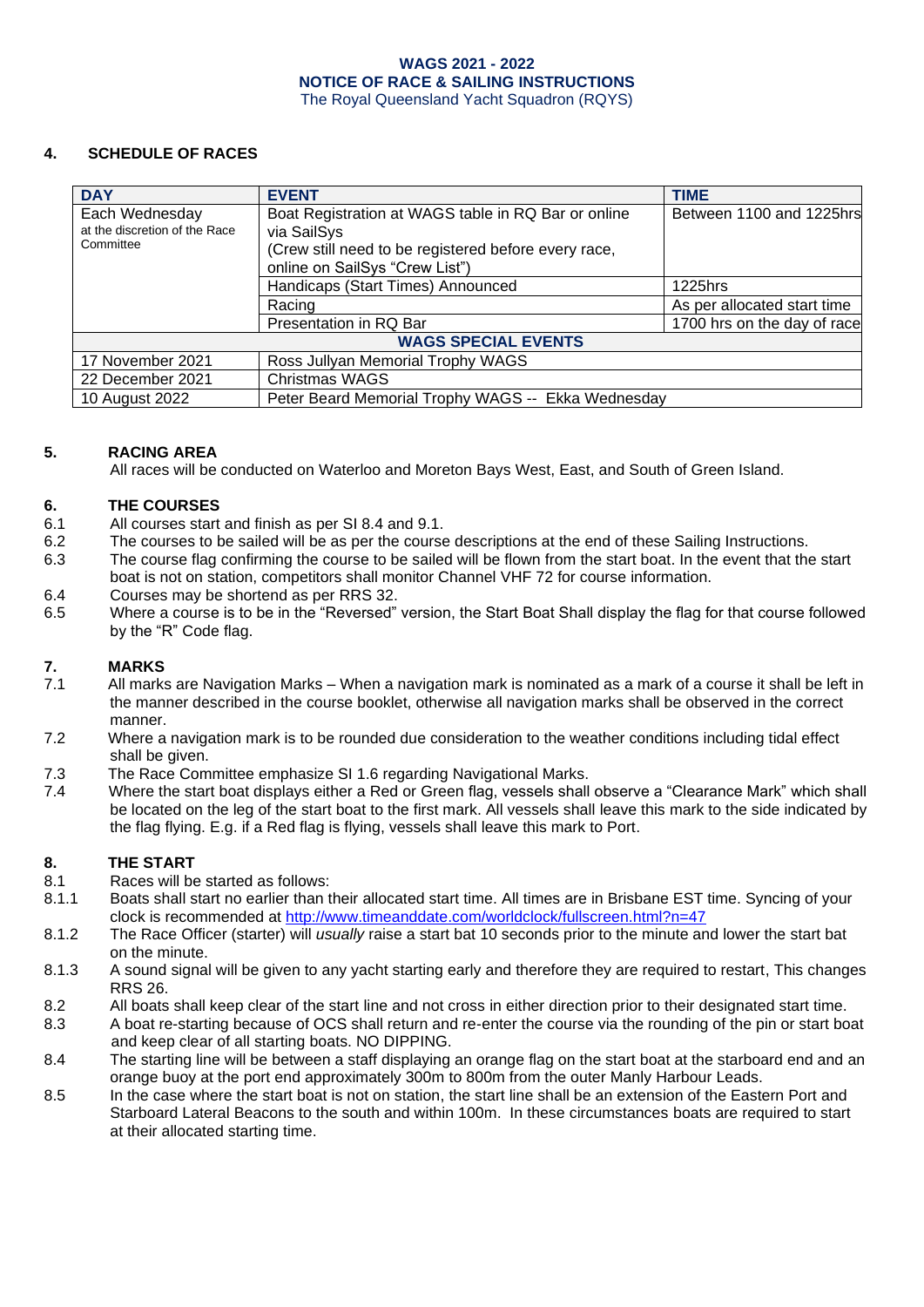#### **9. THE FINISH**

- 9.1 The finishing line will be between a staff displaying an blue flag on the race committee vessel and an orange buoy at the port end of the line.
- 9.2 When a finish boat is not on station boats are to record and report their own finish time using the outer red beacon of the entrance to Manly harbor.

## **10. PENALTY SYSTEM**

For all boats rule 44.1 is changed so that the Two-Turns Penalty is replaced by the One-Turn Penalty.

#### **11. TIME LIMIT**

11.1. The time limit for all boats to be finished is 1600 hours.

### **12. PROTESTS**

- 12.1 All WAGS races are intended to that of a **fun and enjoyable nature** and therefore there should be no reason to Protest. Competitors are encouraged to resolve their differences in a respectable manner.
- 12.2 Should an incident occur that cannot be resolved, competitors are required to lodge a protest with the Sailing Office via an email to [sailing@rqys.com.au](mailto:sailing@rqys.com.au) by 1600 hrs the day after the relevant Wags race. Protest forms are available at the sailing office and online.

#### **13. SCORING AND HANDICAPS**

- 13.1 All Races
	- a. Handicap start times will be allocated to each boat upon registration.

b. Each race is an individual race and will be scored as such with the exception of races for the Squadron Championship.

13.2 Races to determine WAGS Squadron Multihull and Monohull Champions.

a. PBH handicaps as adjusted from time to time, will be applied to elapsed times to calculate results to determine the WAGS Squadron Monohull Champion and WAGS Squadron Multihull Champion.

b. WAGS Squadron Champions will be determined from the results of the following races:

The first Wednesday race in each month from October to the following May; and

The Ross Jullyan Memorial Trophy race day in November.

There will be drops after race 3, race 6, race 9.

c. To qualify for these trophies the skipper/owner must be a Full member or equivalent of RQYS and their yacht registered with RQYS

#### **14. SAFETY REGULATIONS**

- 14.1 All competitors intending to start shall report to the WAGS Table located inside the RQ Bar by no later than 1225 hrs to register for the day's race or by VHF Channel 72 when committee/start boat displays station flag (orange).
- 14.1.1 A current / Intended POB shall be provided at Sign-On.
- 14.2 A boat that retires from a race shall notify the race committee on VHF Channel 72 as soon as possible.
- 14.3 Unless in use, no part of the **anchor** may project forward of the sheer line at any time whilst racing.
- 14.4 Attention is drawn to SI 19.

#### **15 DIVISIONS**

Signals for divisions shall use the following flags: MONOHULLS Numeral Pennant #1 MULTIHULLS Numeral Pennant #5

#### **16 RADIO COMMUNICATION**

- 16.1 The Race Committee may communicate information to the competing boats during the course of the race. All boats are required to **monitor VHF Channel 72** for the duration of the race.
- 16.2 If the race committee displays code flag L alternate **VHF channel 77** will be used this changes SI 16.1.
- 16.3 Except in an emergency, a boat shall neither make radio transmissions while racing nor receive radio communications not available to all boats. This restriction also applies to mobile telephones.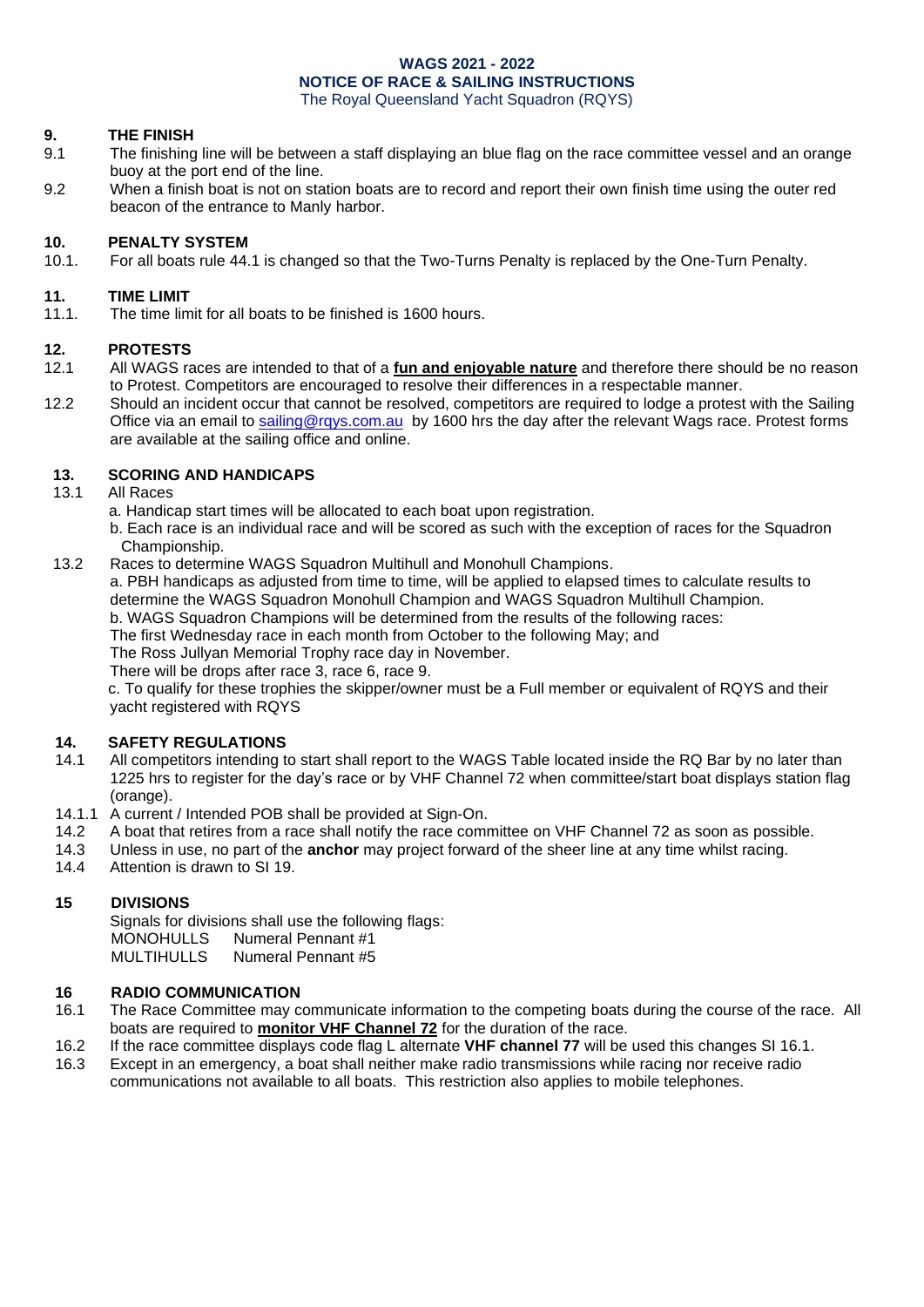#### **17 PRIZES**

- 17.1 All competitors are eligible for the following awards:
	- Monohull 1st, 2nd, 3rd and 4th over the line
		- Multihull 1st and 2nd over the line
		- Closest to the line at official starting time
	- Other prizes may be awarded at the discretion of the Race Committee
- 17.2 RQYS Entries only are eligible for the following awards:
	- Monohull WAGS Squadron Monohull Champion
	- Multihull WAGS Squadron Multihull Champion

Squadron Championship races are the first Wednesday of each month (September –May) and the Ross Jullyan Memorial Trophy)

17.3 Due to the nature of Handicapping in WAGS no vessel may win on her first race.

#### **18 DISCLAIMER OF ENTRY**

18.1 Competitors participate in the regatta entirely at their own risk. See RRS 4, Decision to Race. The organising authority will not accept any liability for material damage or personal injury or death sustained in conjunction with or prior to, during, or after the regatta.

#### **19. CREW LIST**

- 19.1 A complete and accurate crew list shall be submitted to the Sailing Office by all boats before their start time. Crew must be submitted electronically on SailSys, in the "Crew Lists" section under "Your Account" [\(https://app.sailsys.com.au/crew](https://app.sailsys.com.au/crew) ).
- 19.2 The crew list shall contain the following information for each crew: Full Name; Club Member No; AS No; Telephone No; Email address; Emergency Contact Details.
- 19.3 Failure to provide a complete and accurate crew list before a boat's start time may result in a score of DSQ without a hearing, or warning. Changes RRS63.1 & A5.

#### **20 SAIL DAY PASS MEMBERSHIP**

- 20.1 WAGS Non-Member
- 20.1.1 1-6 times | \$25 per day 7-12 times | \$45 per day
- 20.1.2 Fees include a \$10 Food and Beverage Voucher.
- 20.1.3 Over 12 times must then join in the appropriate category of membership.
- 20.2 WAGS Guest of a Member
- 20.2.1 1-3 times | Complimentary 4-6 times | \$15 per day 7-12 times | \$35 per day
- 20.2.2 Over 12 times must then join in the appropriate category of membership.
- 20.3 For more information please see the Sail, Crew & Social Day Pass Membership Policy: [Here](https://www.rqys.com.au/policiesanddocuments/) [\(https://www.rqys.com.au/policiesanddocuments/](https://www.rqys.com.au/policiesanddocuments/) )

#### **21 INSURANCE**

21.1 Each participating boat shall be insured with valid third-party liability insurance with a minimum cover of \$AUD 10,000,000.

#### **22 RACE OFFICIALS**

22.1 All official directions during the course of the race will be advised by the race officer on board the start/finish boat. This boat will be marked with a WAGS RC flag. To ensure there is no confusion during races, no other boats are to issue directions unless approved by the Race Officer or the RQYS Sailing Manager.

#### **23 RACE CANCELLATION**

- 23.1 Racing will not occur if there is a gale or stronger wind warning issued for the day of racing.
- 22.2 Racing may occur if a strong wind warning is issued for the day of racing.
- 22.3 Any decision to race, postpone or abandon will be made by the RQYS Sailing Manager after consultation with the Race Officer.
- 22.4 A decision to race on any given day does not relieve any competitor of his/her obligation under RRS 4, Decision to race.

#### **24 ALTERNATE START / FINISH AREA**

The start/finish area may be altered depending on other racing being conducted in a "shared" racing area. The Race Officer will advise of any such change to the start/finish area at registration desk on the day of racing.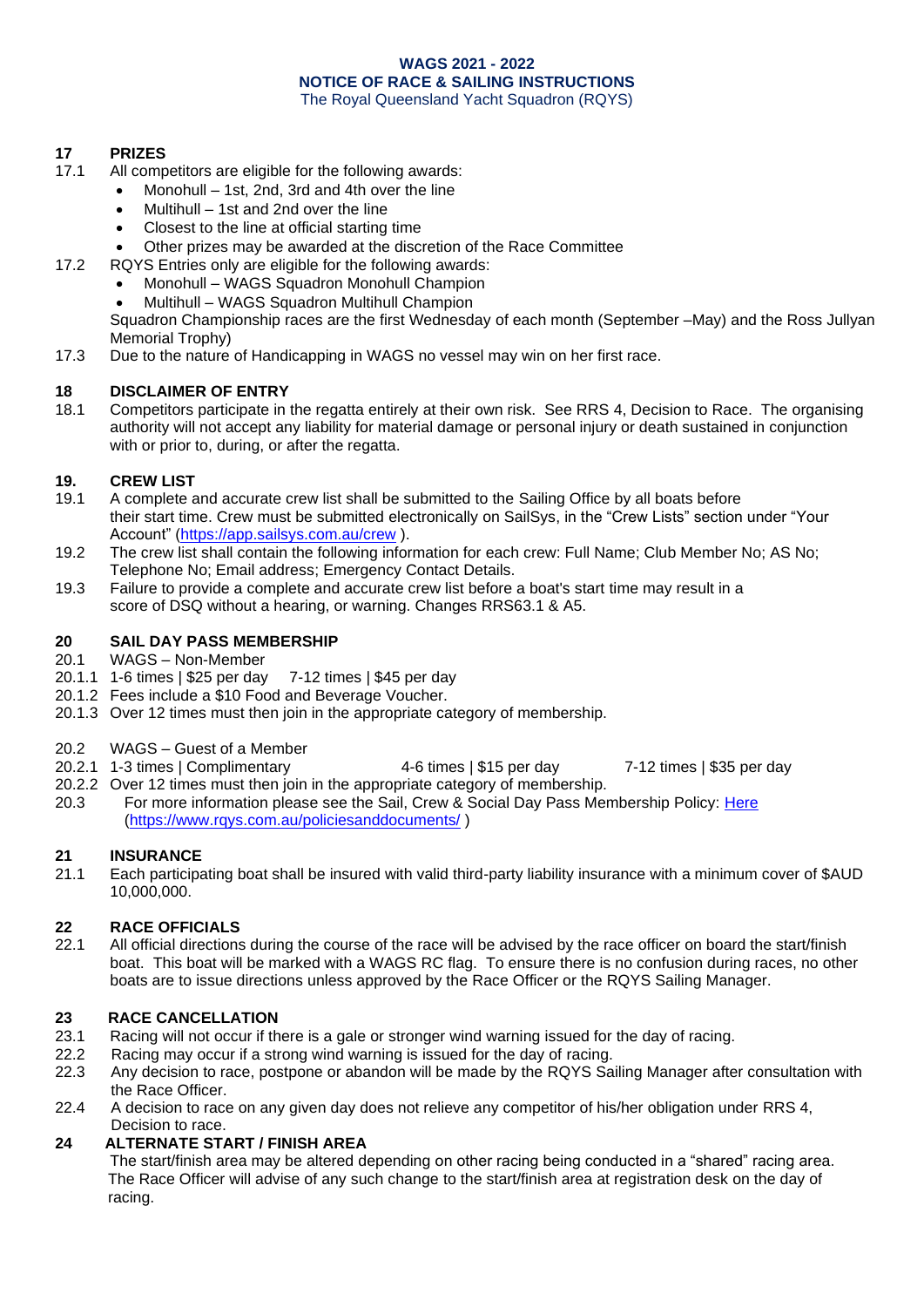The Royal Queensland Yacht Squadron (RQYS)







**Note:** charts illustrated in these sailing instructions show the general racing area – **Not for Navigation**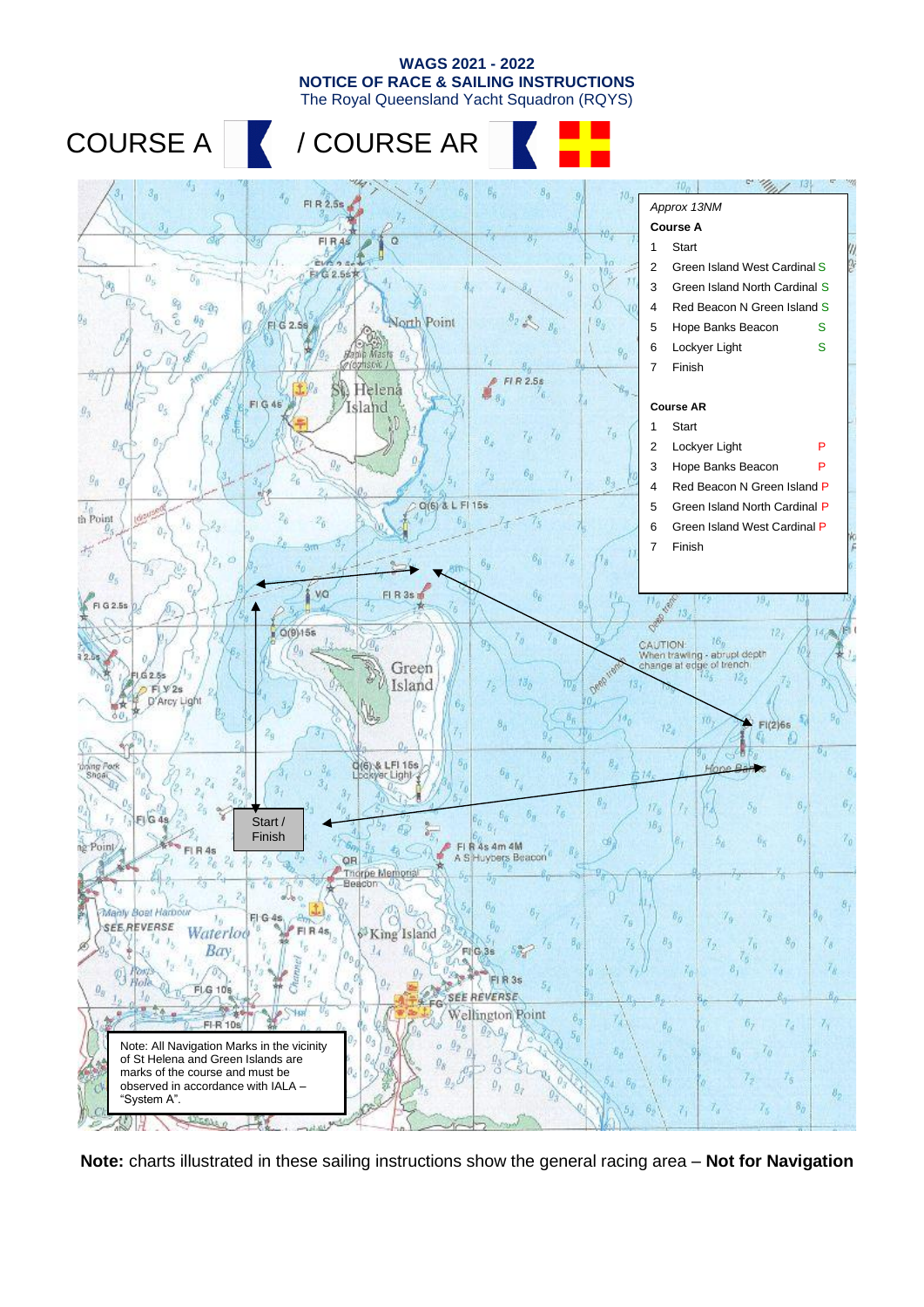The Royal Queensland Yacht Squadron (RQYS)

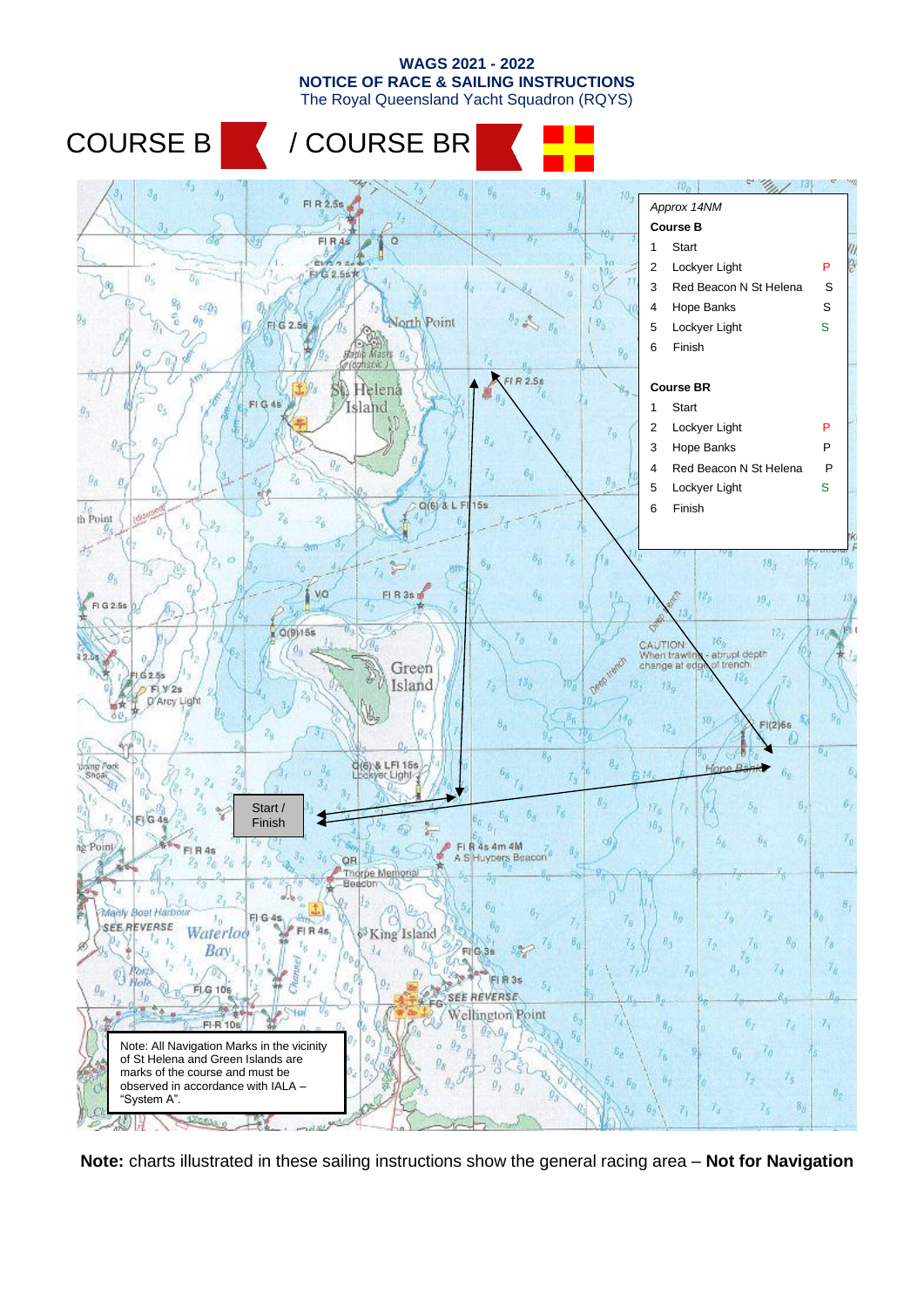The Royal Queensland Yacht Squadron (RQYS)

COURSE C **| | |** / COURSE CR



**Note:** charts illustrated in these sailing instructions show the general racing area – **Not for Navigation**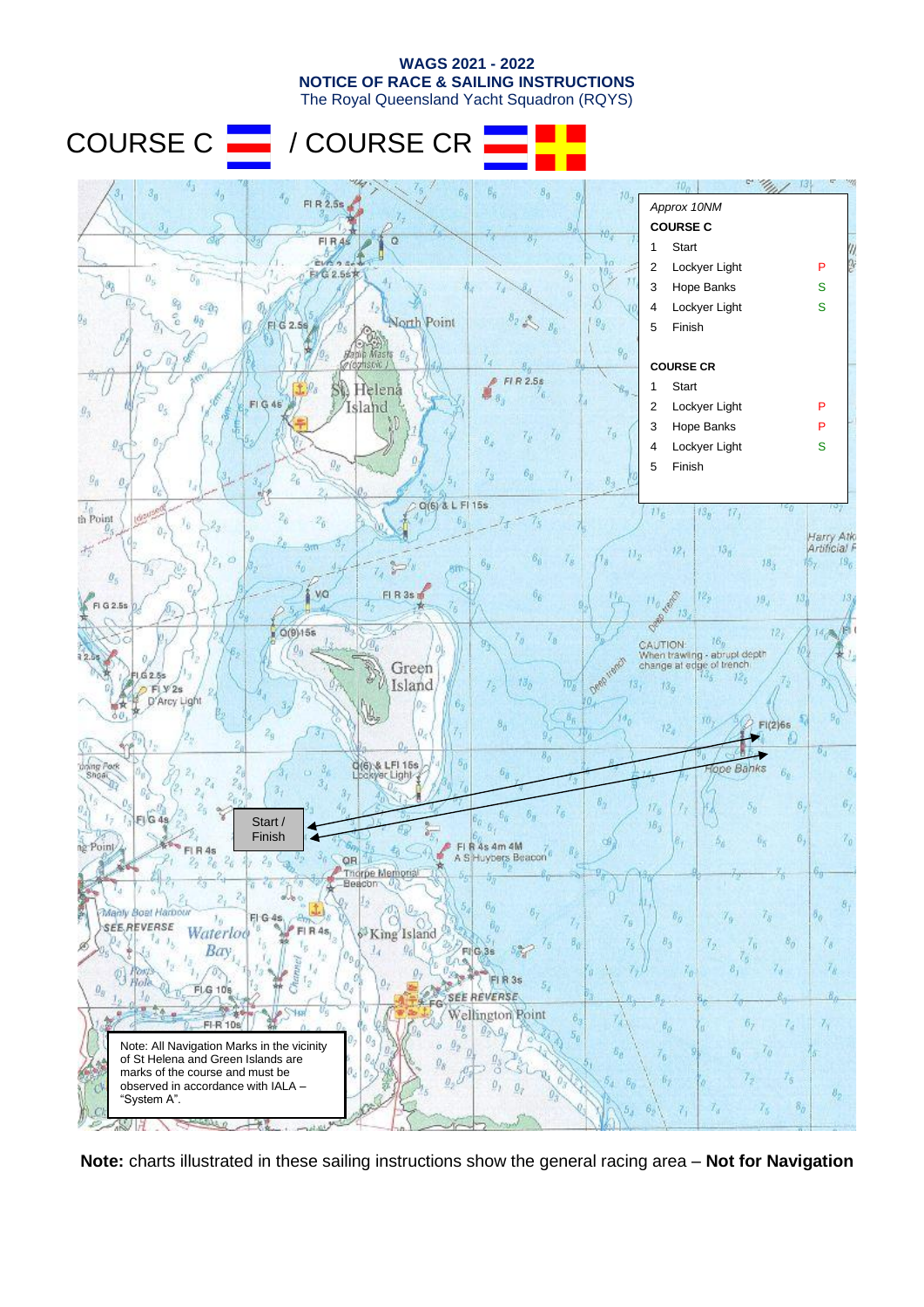The Royal Queensland Yacht Squadron (RQYS)

## COURSE D**O** / COURSE DR



**Note:** charts illustrated in these sailing instructions show the general racing area – **Not for Navigation**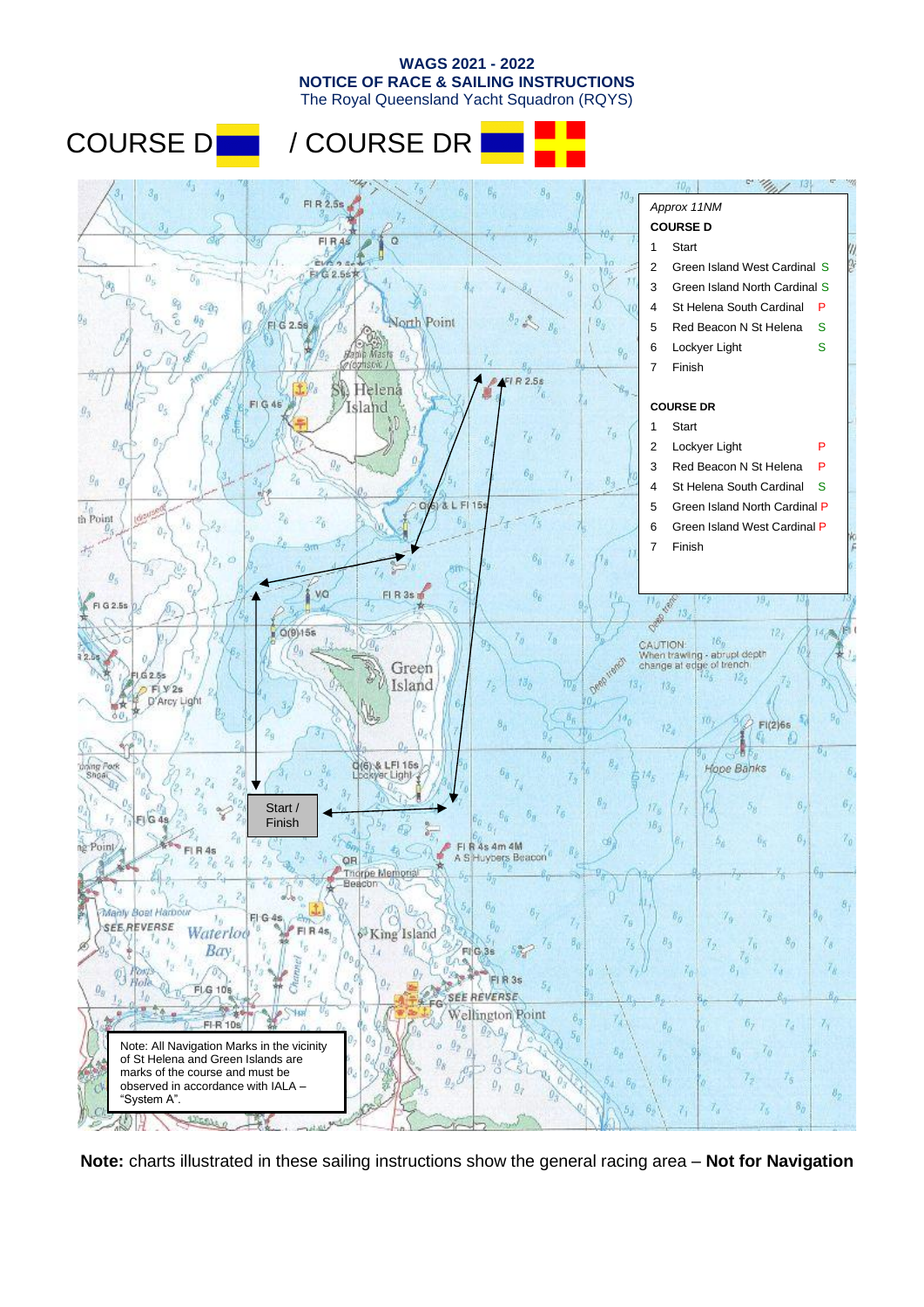The Royal Queensland Yacht Squadron (RQYS)



**Note:** charts illustrated in these sailing instructions show the general racing area – **Not for Navigation**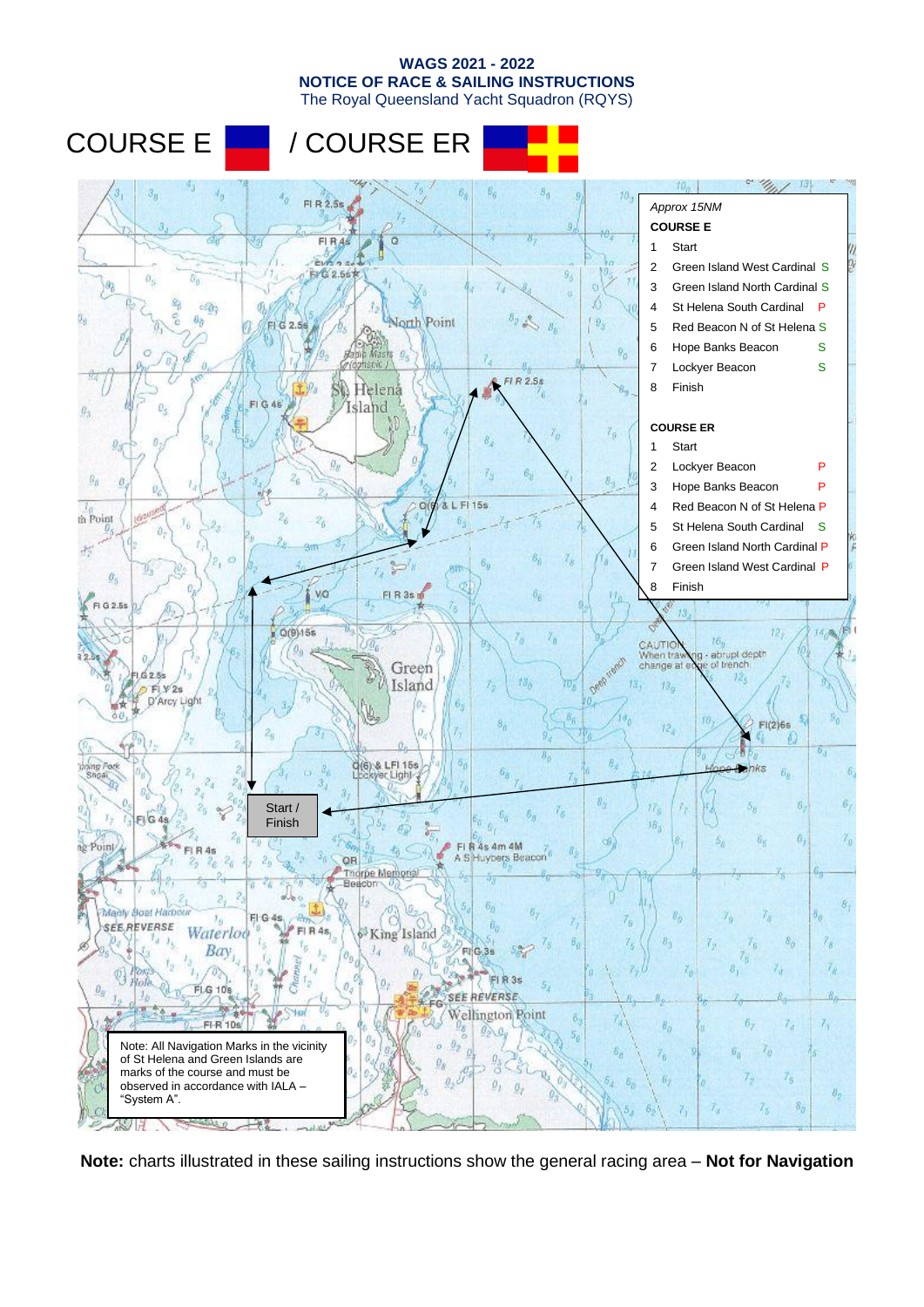The Royal Queensland Yacht Squadron (RQYS)

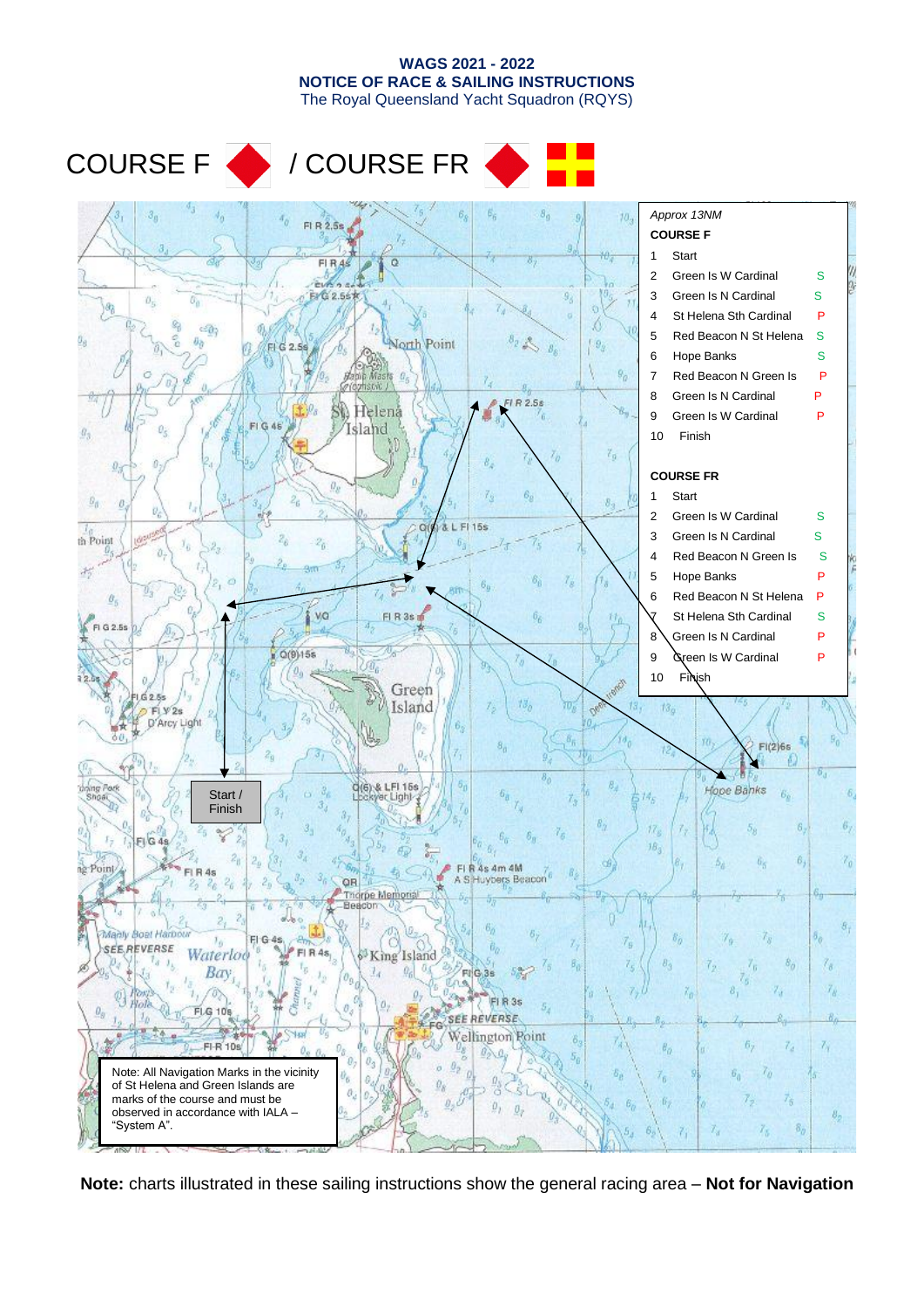COURSE G ||



**Note:** charts illustrated in these sailing instructions show the general racing area – **Not for Navigation**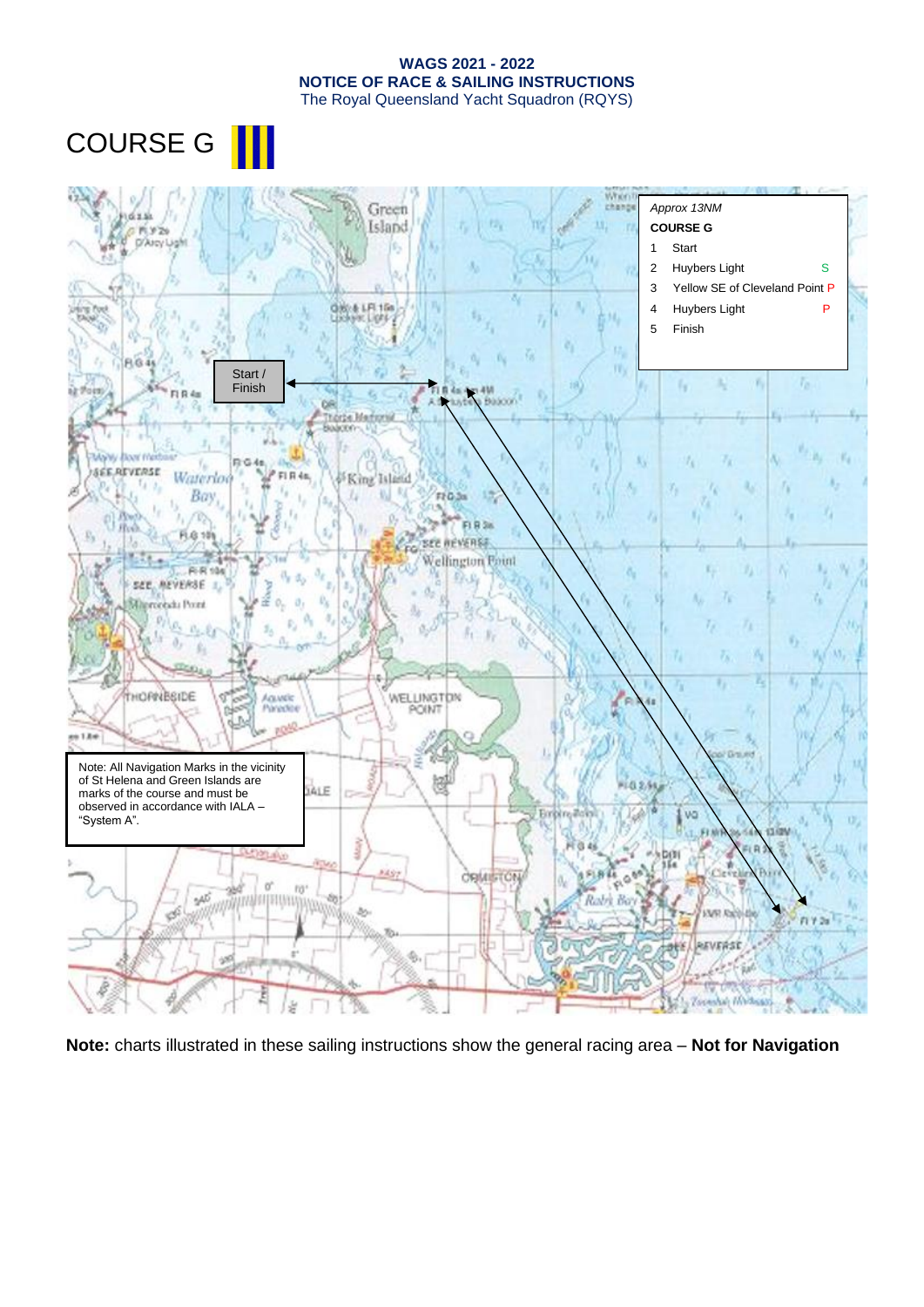COURSE H

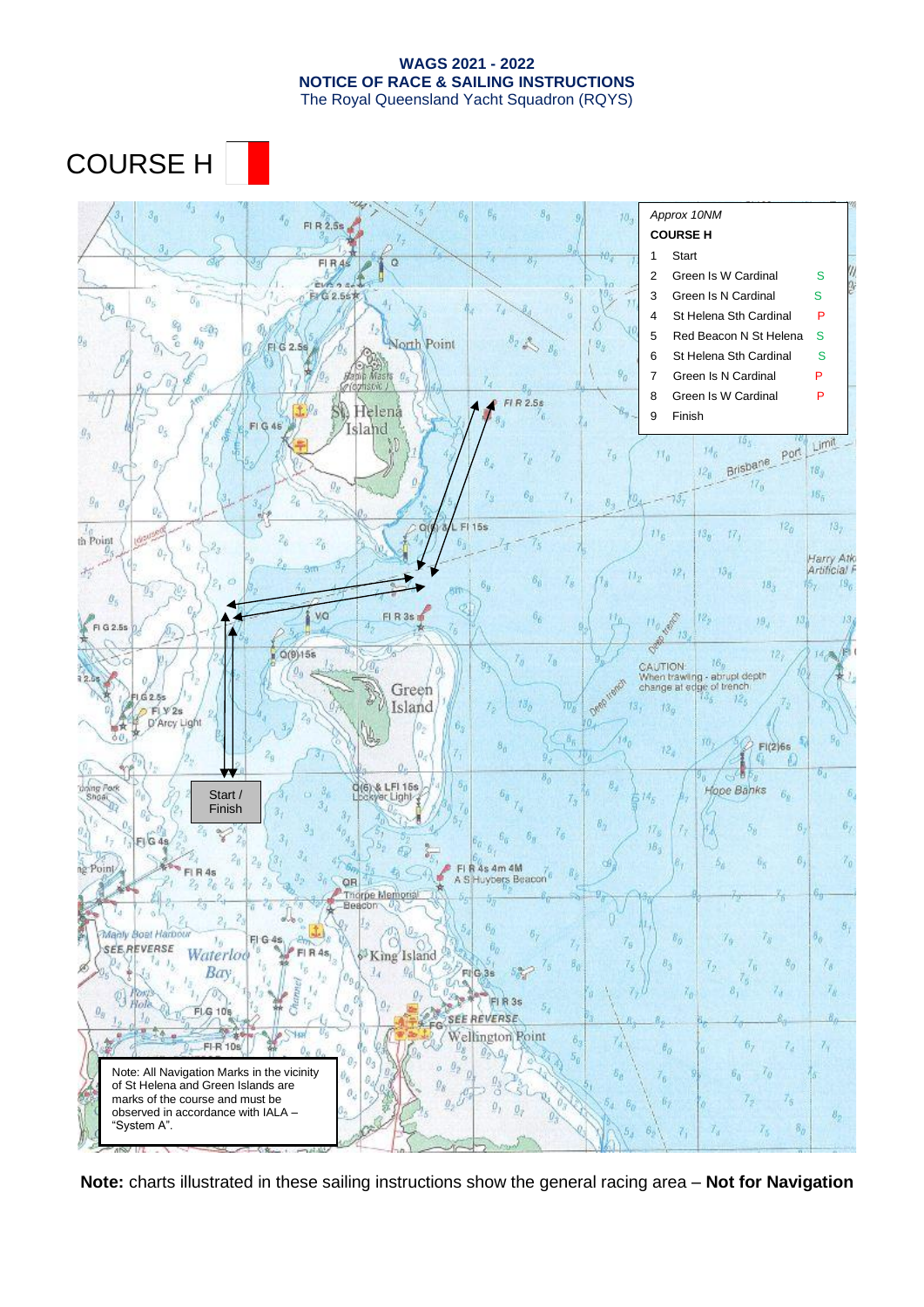The Royal Queensland Yacht Squadron (RQYS)